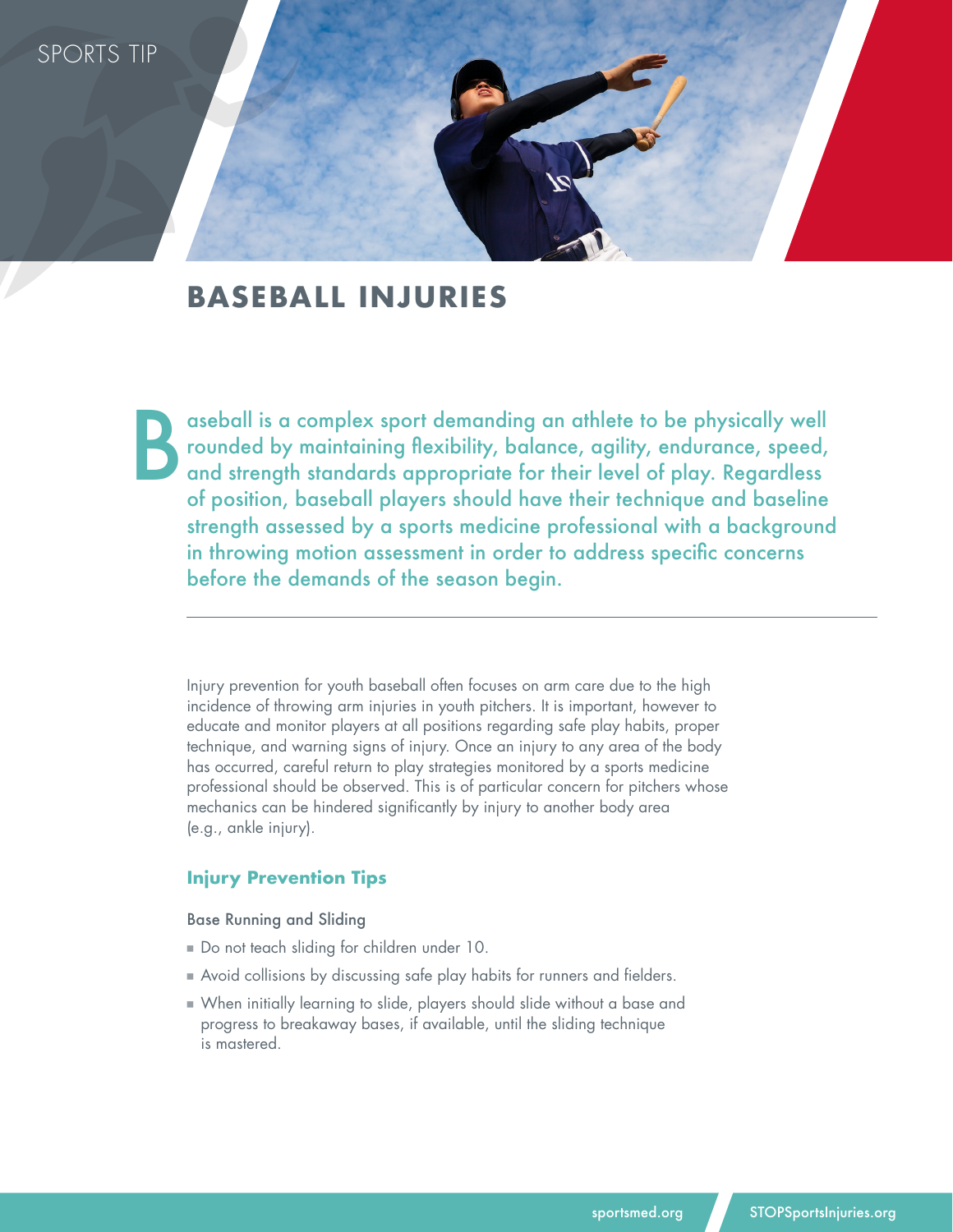# **BASEBALL INJURIES**



#### Arm Care

- n Engage in a preseason throwing program addressing technique, flexibility, balance, and strength.
- n Treat players individually. Every child develops at different rates so it is important to build up to maximums rather than using the maximum as a starting point.
- n Warm up at least 10 minutes. Start with jogging, dynamic movements, and stretching. Take short toss at low velocity before working up to longer distance at higher speeds appropriate for the position played.
- Follow a post-throwing routine comprised of stretching tight areas followed by icing the elbow and shoulder for 20 minutes to reduce soreness and inflammation.
- Listen to your body. Do not play through shoulder or elbow pain. Athletes may observe decreased velocity or accuracy as an early sign of arm fatigue and an indication to stop throwing for the day.
- n Coaches should monitor pitch counts and signs of fatigue.
- n Avoid playing for multiple teams at the same time if playing pitcher or catcher. Discuss and follow limits with each coach when playing for multiple teams.
- n Take active rest of at least 3 months each year. Players can participate in physical activity or other sports but should not perform throwing drills or overhead activities (e.g., javelin throwing, quarterback, tennis).
- **Example 1** Learn and follow current recommendations for maximum pitches, appropriate pitches by age, frequency of play, and position rotations. Following these recommendations may reduce the incidence of overuse injuries by 50%.

| ≏ |
|---|

# **Maximum Pitch Count Recommendations** Age Pitches/Game 7–8 50

| ____      | __  |  |
|-----------|-----|--|
| $9 - 10$  | 75. |  |
| $11 - 12$ | 85  |  |
| $13 - 16$ | 95  |  |

#### **Weekly Rest Recommendations**

| Ages 7-14<br># of Pitches | Ages 15-18<br># of Pitches | <b>Required Rest</b> |
|---------------------------|----------------------------|----------------------|
| $66+$                     | $76+$                      | 4 calendar days      |
| $51 - 65$                 | $61 - 75$                  | 3 calendar days      |
| $36 - 50$                 | $46 - 60$                  | 2 calendar days      |
| $21 - 35$                 | $31 - 45$                  | 1 calendar day       |
| $1 - 20$                  | $1 - 30$                   | <b>None</b>          |

*Source: littleleague.org/learn/rules/pitch-count (American Sports Medicine Institute)*